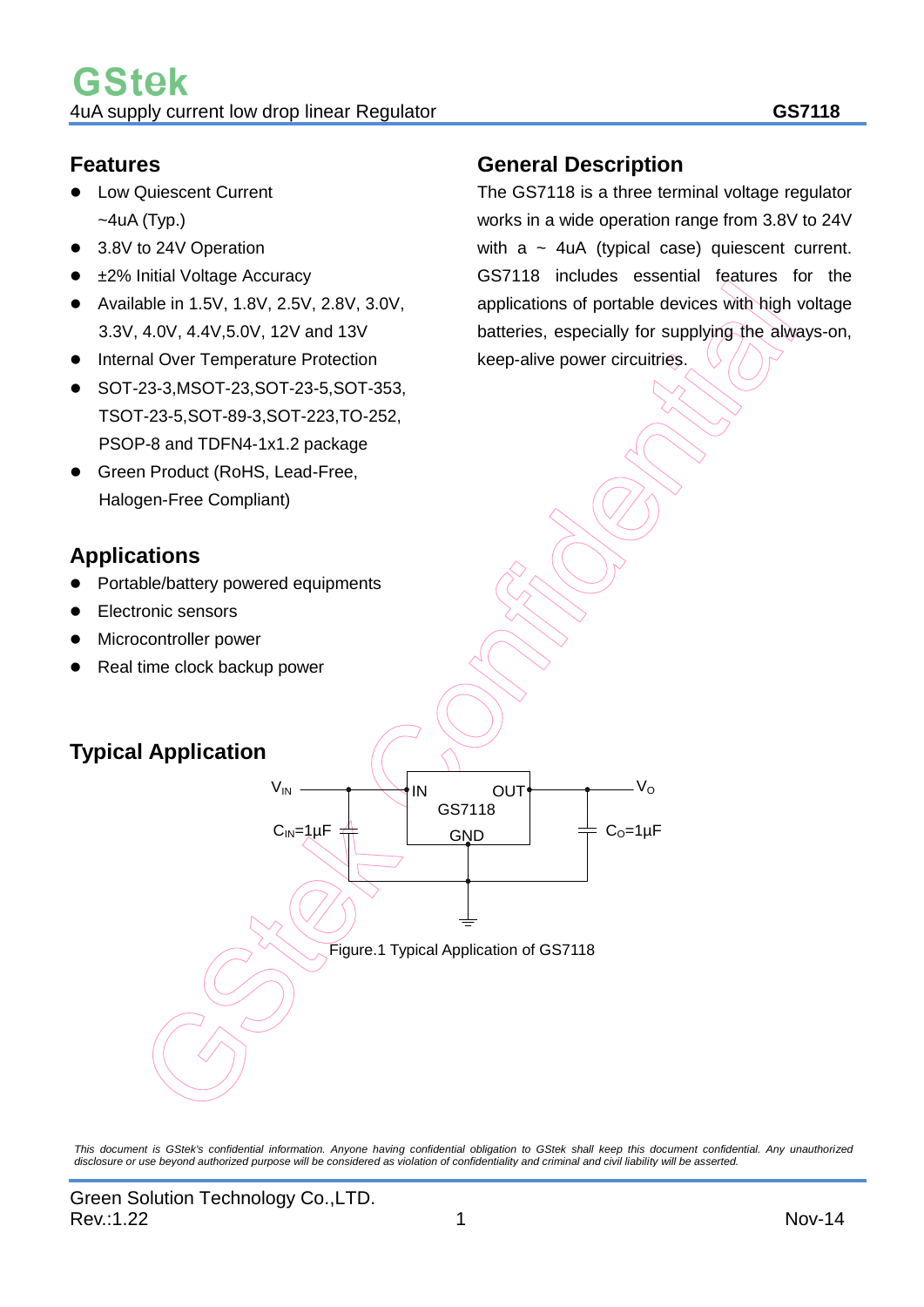# **Function Block Diagram**

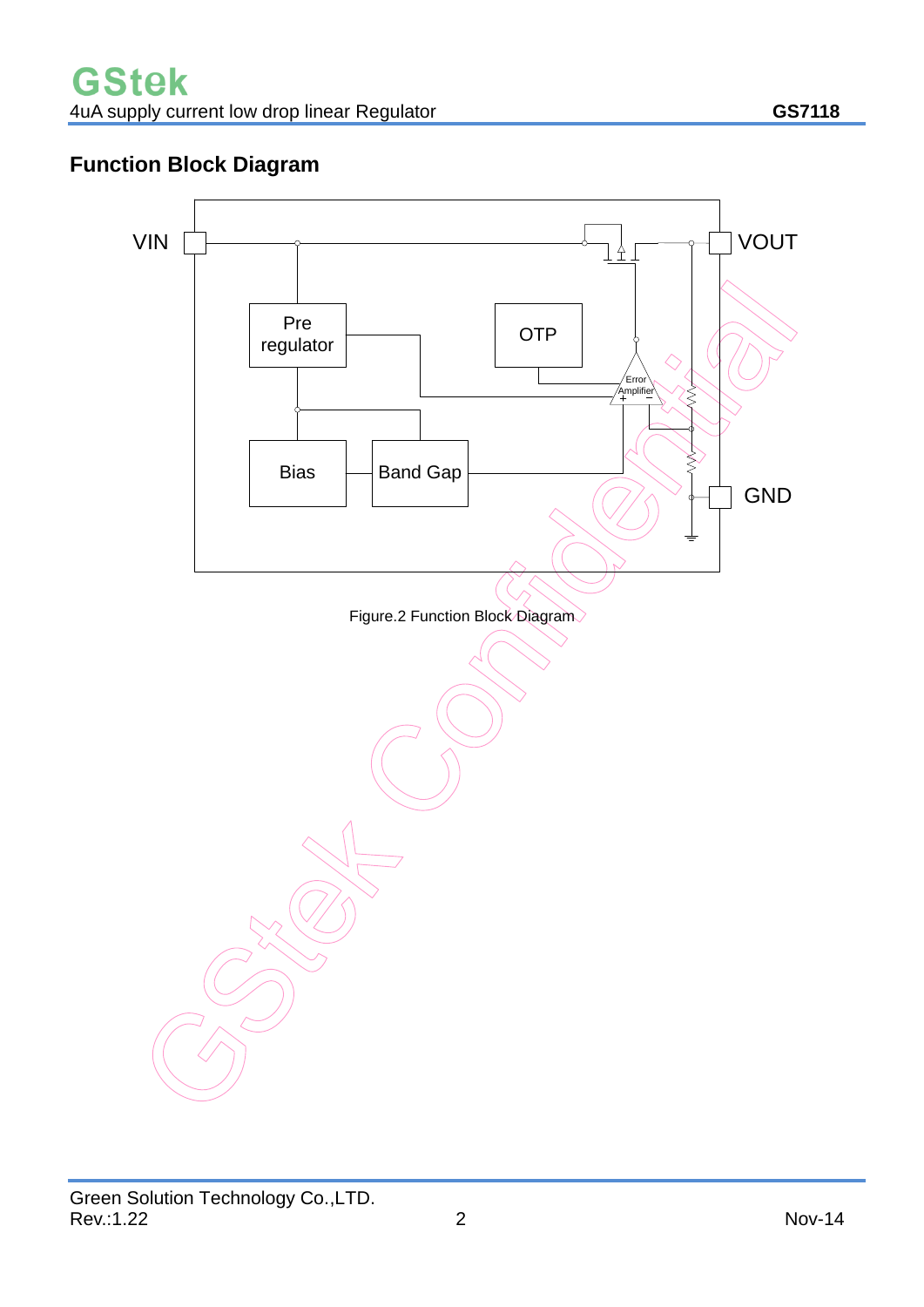# **Pin Configuration**

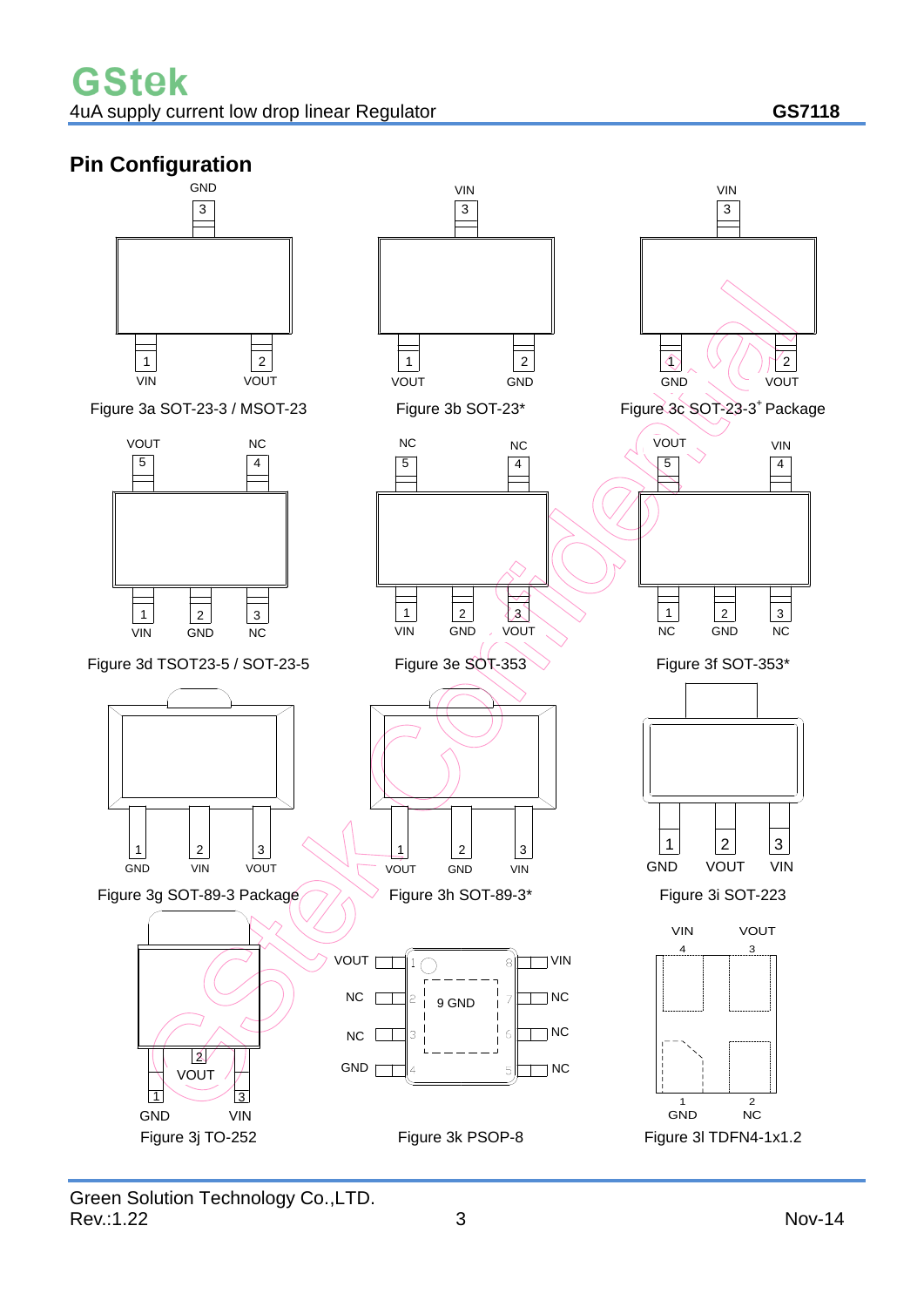# **Pin Descriptions**

| No |             |  |             |             |   |                                                                                                         |                         |                          | <b>VO</b> |                |      |                    |
|----|-------------|--|-------------|-------------|---|---------------------------------------------------------------------------------------------------------|-------------------------|--------------------------|-----------|----------------|------|--------------------|
|    |             |  |             |             |   | SOT-23-3/ SOT-23-5/ SOT-23-3 <sup>+</sup> SOT-353 SOT-353 <sup>*</sup> SOT-89-3 SOT-89-3 <sup>*</sup> / | PSOP-8                  | SOT-223/TDFN4-<br>TO-252 | 1x1.2     | Name           | type | <b>Description</b> |
|    |             |  |             |             |   |                                                                                                         | 8                       |                          | 4         | VIN            |      | Input pin          |
| ົ  | 5           |  | 3           | 5           | 3 |                                                                                                         |                         |                          | 3         | <b>VØUT</b>    |      | Output pin         |
| 3  |             |  | ົ           | ົ           |   |                                                                                                         | 4,9                     |                          |           | <b>GND</b>     | O    | Ground pin         |
|    | $3 \cdot 4$ |  | $4 \cdot 5$ | $1 \cdot 3$ |   |                                                                                                         | $2 \cdot 3 \cdot 5 - 7$ |                          | ⌒         | N <sub>C</sub> |      |                    |

# **Ordering Information**

|                | <b>GS7118PP-XXX-R</b>           |                                                                                                                                                                                                                            |
|----------------|---------------------------------|----------------------------------------------------------------------------------------------------------------------------------------------------------------------------------------------------------------------------|
|                | 1. Package $\blacktriangleleft$ | $\blacktriangleright$ 3. Shipping<br>2. Output Voltage                                                                                                                                                                     |
| <b>No</b>      | Item                            | <b>Contents</b>                                                                                                                                                                                                            |
| 1              | Package                         | ST:SOT-23-3<br>S1:SOT-23-3*<br>S2:SOT-23-3 <sup>+</sup><br>SR:MSOT-23<br>T5:TSOT-23-5<br>S5:SOT-23-5<br>C5:SOT-353<br>C7:SOT-353*<br>S9:SOT-89-3<br>S3:SOT-89-3*<br>SP:PSOP-8<br>T3:SOT-223<br>O5:TO-252<br>TD:TDFN4-1x1.2 |
| $\overline{2}$ | Output Voltage                  | 1P5:(1.5V, 1P8:1.8V, 2P5: 2.5V,2P8:2.8V, 3P0:3.0V, 3P3: 3.3V, 4P0: 4.0V, 4P4:<br>4.4V, 5P0: 5.0V, 012:12V, 013:13V                                                                                                         |
| 3              | Shipping                        | R: Tape & Reel                                                                                                                                                                                                             |

Example: GS7118 SOT-23-3 2.5V Tape & Reel ordering information is "GS7118ST-2P5-R"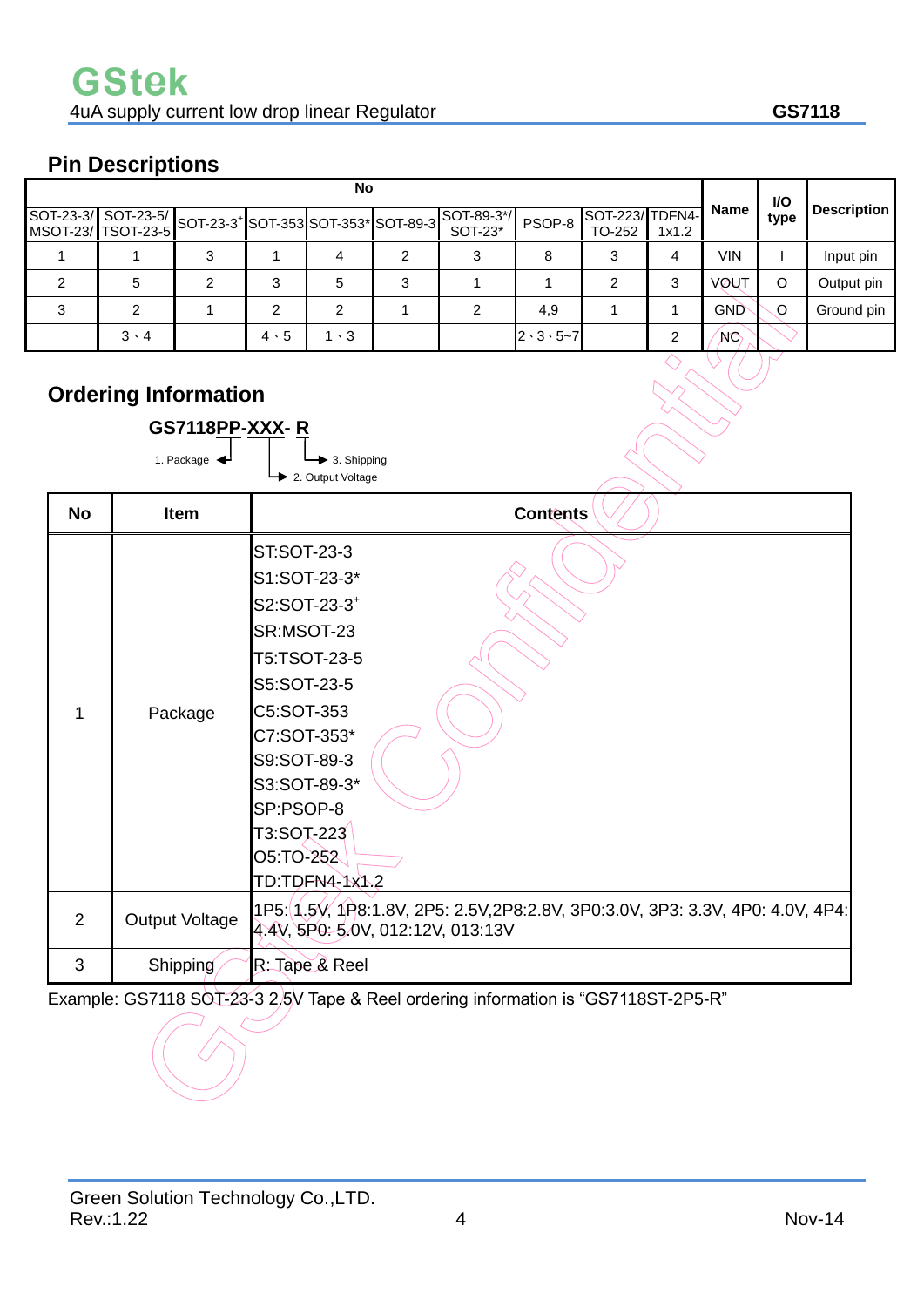# **Absolute Maximum Rating** (Note 1)

| <b>Parameter</b>                                    | Symbol                       | <b>Limits</b>        | <b>Units</b> |
|-----------------------------------------------------|------------------------------|----------------------|--------------|
| VIN to GND                                          | $V_{\text{IN}}$              | $-0.3 < V_{IN} < 24$ | $\vee$       |
| Package Power Dissipation at $T_A \leq 25^{\circ}C$ | $P_{D_5O T-23-3}$            | 400                  | mW           |
| Package Power Dissipation at $T_A \leq 25^{\circ}C$ | $P_{D_MSOT-23}$              | 380                  | mW           |
| Package Power Dissipation at $T_A \leq 25^{\circ}C$ | $P_{D_T^TSOT-23-5}$          | 400                  | mW           |
| Package Power Dissipation at $T_A \leq 25^{\circ}C$ | $P_{D_5QT-23-5}$             | 400                  | mW           |
| Package Power Dissipation at $T_A \leq 25^{\circ}C$ | $P_{D_5QT-353}$              | 300 <sub>c</sub>     | mW           |
| Package Power Dissipation at $T_A \leq 25^{\circ}C$ | $P_{D_5O T-89-3}$            | 571                  | mW           |
| Package Power Dissipation at $T_A \leq 25^{\circ}C$ | $P_{D_PSOP-8}$               | 1333                 | mW           |
| Package Power Dissipation at $T_A \leq 25^{\circ}C$ | $P_{D_5QT-223}$              | 741)                 | mW           |
| Package Power Dissipation at $T_A \leq 25^{\circ}C$ | $P_{D\_TO-252}$              | 1471                 | mW           |
| Package Power Dissipation at $T_A \leq 25^{\circ}C$ | $P_{D_TDPN4-1x1.2}$          | 360                  | mW           |
| Storage Temperature                                 | ${\sf T}_{\text{STG}}$       | $65 - 150$           | °C           |
| Lead Temperature (Soldering) 10S                    | $\mathsf{T}_{\mathsf{LEAD}}$ | 260                  | $^{\circ}C$  |
| ESD (Human Body Mode) (Note 2)                      | VESD_HBM                     | 2K                   | $\vee$       |
| ESD (Machine Mode) (Note 2)                         | V <sub>ESD</sub> MM          | 200                  | V            |

# **Thermal Information (Note 3)**

| <b>Parameter</b>                              | Symbol                  | <b>Limits</b> | <b>Units</b>  |  |  |
|-----------------------------------------------|-------------------------|---------------|---------------|--|--|
| Thermal Resistance Junction to Ambient        | $\theta$ JA_SOT-23-3    | 250           | °C/W          |  |  |
| <b>Thermal Resistance Junction to Ambient</b> | $\theta$ JA_MSOT-23     | 263           | °C/W          |  |  |
| Thermal Resistance Junction to Ambient        | $\theta$ JA_TSOT-23-5   | 250           | °C/W          |  |  |
| Thermal Resistance Junction to Ambient        | $\theta$ JA_SOT-23-5    | 250           | °C/W          |  |  |
| <b>Thermal Resistance Junction to Ambient</b> | $\theta$ JA_SOT-353     | 333           | $\degree$ C/W |  |  |
| <b>Thermal Resistance Junction to Ambient</b> | $\theta$ JA_SOT-89-3    | 182           | °C/W          |  |  |
| Thermal Resistance Junction to Ambient        | $\theta_{JA\_PSOP-8}$   | 75            | °C/W          |  |  |
| Thermal Resistance Junction to Ambient        | $\theta$ JA_SOT-223     | 135           | °C/W          |  |  |
| Thermal Resistance Junction to Ambient        | $\theta$ JA_TO-252      | 68            | °C/W          |  |  |
| Thermal Resistance Junction to Ambient        | $\theta$ JA_TDFN4-1x1.2 | 278           | $\degree$ C/W |  |  |
|                                               |                         |               |               |  |  |

 $\curvearrowright$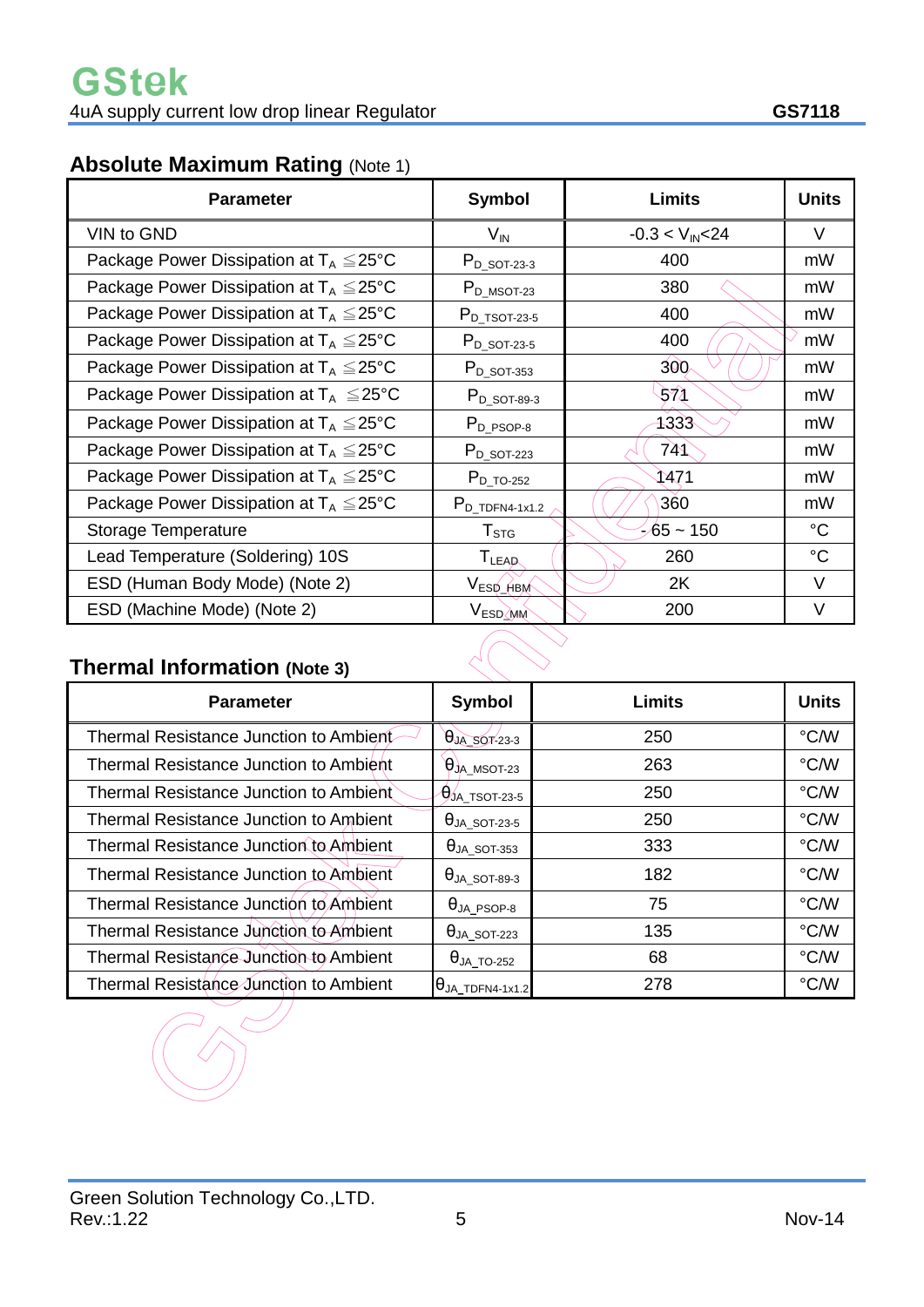### **Recommend Operating Condition (Note 4)**

| <b>Parameter</b>                   | Symbol   | Limits         | <b>Units</b> |
|------------------------------------|----------|----------------|--------------|
| VIN to GND                         | $V_{IN}$ | 3.8 to 24      |              |
| <b>Junction Temperature</b>        |          | $-40 \sim 125$ | $\sim$       |
| <b>Operating Temperature Range</b> | ΙA       | $-40 \sim 85$  | $\sim$       |

# **Electrical Characteristics**

 $(C_{\text{IN}}=1\,\mu\text{F}, C_{\text{OUT}}=1\,\mu\text{F}, V_{\text{IN}}=MAX\{V_{\text{ONOM}}+1V, 4.3V\}, T_A = 25\text{°C}, I_{\text{OUT}}=1\,\text{mA}, \text{unless otherwise specified}$ 

| <b>Parameter</b>         | Symbol                       | <b>Test Conditions</b>                            | Mi∕o <sub>∿</sub> | <b>Typ.</b> | Max. | <b>Units</b>  |  |
|--------------------------|------------------------------|---------------------------------------------------|-------------------|-------------|------|---------------|--|
|                          | $V_{IN}$                     | $I_{\rm O} = 20$ mA, $V_{\rm O(NOM)} = 3.3 V$     | 3.8               |             | 24   |               |  |
| Input Voltage            |                              | $I_{\rm O}$ =50mA, $V_{\rm O(NOM)}$ =3.3V         | 43                |             | 24   | V             |  |
|                          | $I_{\mathsf{Q}}$             | $V_{IN}$ =MAX{ $V_{O(NOM)}$ +1V, 4.3V}            | 2.9               | 3.9         | 7.0  |               |  |
| Quiescent Current        |                              | $V_{IN} = 24V$                                    | 2.9               | 4.0         | 7.0  | μA            |  |
| Output Voltage accuracy  | $V_{\rm O}$                  |                                                   | $-2$              |             | 2    | $\%$          |  |
| Dropout Voltage (Note 5) | V <sub>DROP</sub>            | $I_{O} = 50$ mA, $V_{O(NOM)} = 5.0V$              | 0.46              | 0.56        | 0.70 | V             |  |
| <b>Load Regulation</b>   | $\triangle V_{\text{OUT}}$   | 1mA< $I_0$ <50mA                                  |                   |             | 0.15 | $%$ /mA       |  |
| Line Regulation          | $\triangle$ V <sub>OUT</sub> | $V_{IN}$ =MAX{ $V_{O(NOM)}$ +(1V, 4,3V} to 24V    |                   |             | 0.3  | %/V           |  |
| Power supply rejection   | <b>PSRR</b>                  | $V_{RIPPLE} = 0.1 V, I_0 = 20 mA, f = 120 Hz$     |                   | 50          |      | dB            |  |
| Output noise voltage     | eN                           | BW from 200Hz to 100kHz,<br>$I0=10mA$             |                   | 170         |      | $\mu V_{RMS}$ |  |
| Thermal shutdown         | <b>OTP</b>                   |                                                   |                   | 170         |      | $^{\circ}C$   |  |
| Return temperature       | OTH                          |                                                   |                   | 140         |      | $^{\circ}C$   |  |
| Maximum output current   | $I_{OMAX}$                   | $V_{\text{IN}}$ $\geq$ 5V, $V_{\text{OUT}}$ <0.2V | 120               | 160         | 200  | mA            |  |

- **Note 1.** Stresses listed as the above "Absolute Maximum Ratings" may cause permanent damage to the device. These are for stress ratings. Functional operation of the device at these or any other conditions beyond those indicated in the operational sections of the specifications is not implied. Exposure to absolute maximum rating conditions for extended periods may remain possibility to affect device reliability.
- **Note 2.** Devices are ESD sensitive. Handling precaution recommended.
- **Note 3.**  $\theta_{JA}$  is measured in the natural convection at  $T_A=25^{\circ}C$  on a high effective thermal conductivity test board (4 Layers, 2S2P) of JEDEC 51-7 thermal measurement standard.
- **Note 4.** The device is not guaranteed to function outside its operating conditions.
- **Note 5.** The dropout voltage is defined as  $V_{IN}$   $V_{OUT}$ , which is measured when  $V_{OUT}$  is 98%\* $V_{OUT}$ .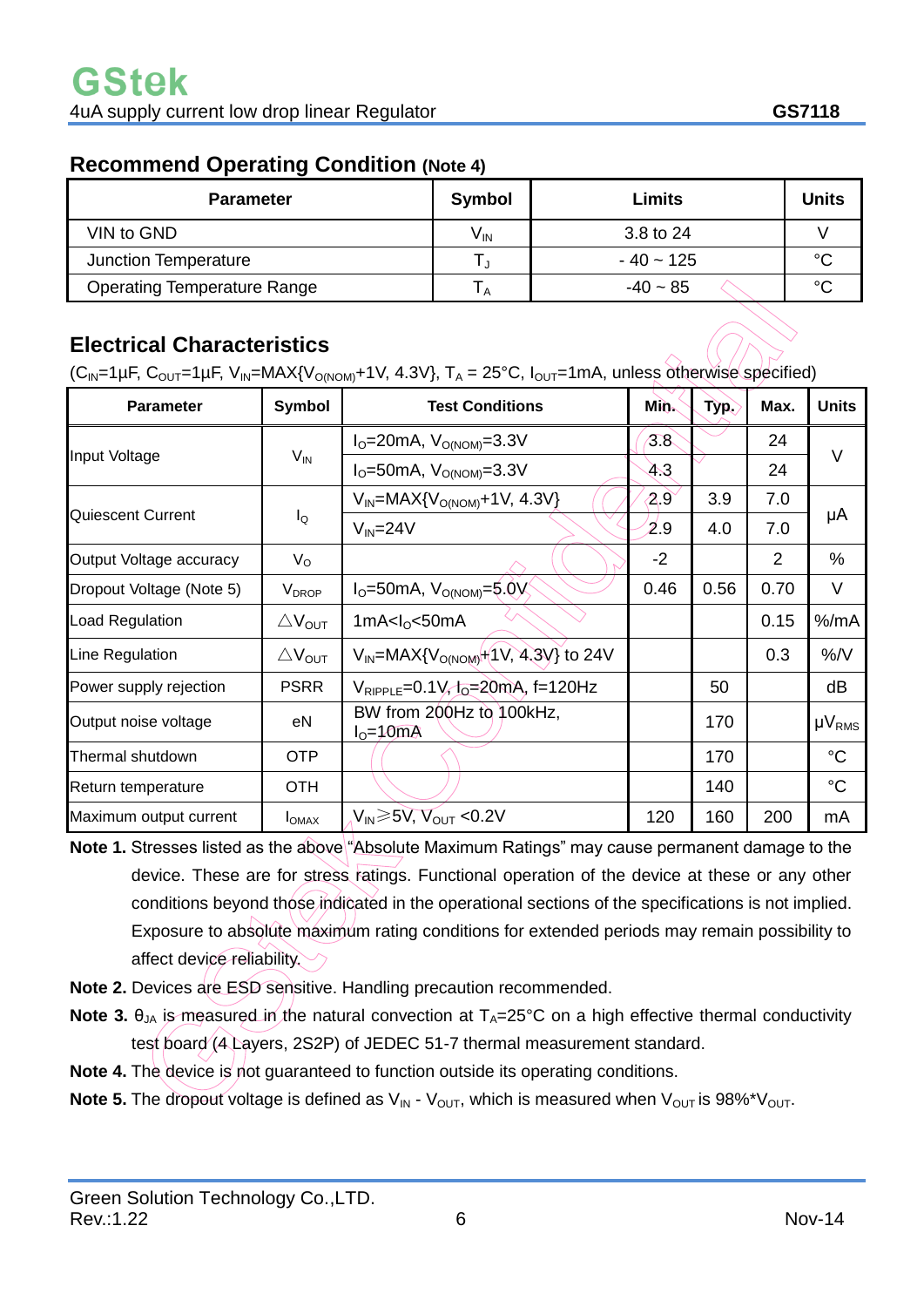# **Typical Characteristics**

 $(V_{IN} = MAX{V_{O(NOM)} + 1V, 4.3V}$ ,  $I_{OUT} = 1mA, C_{IN} = 1uF, C_{OUT} = 1uF, T_A = 25°C$  unless otherwise specified)

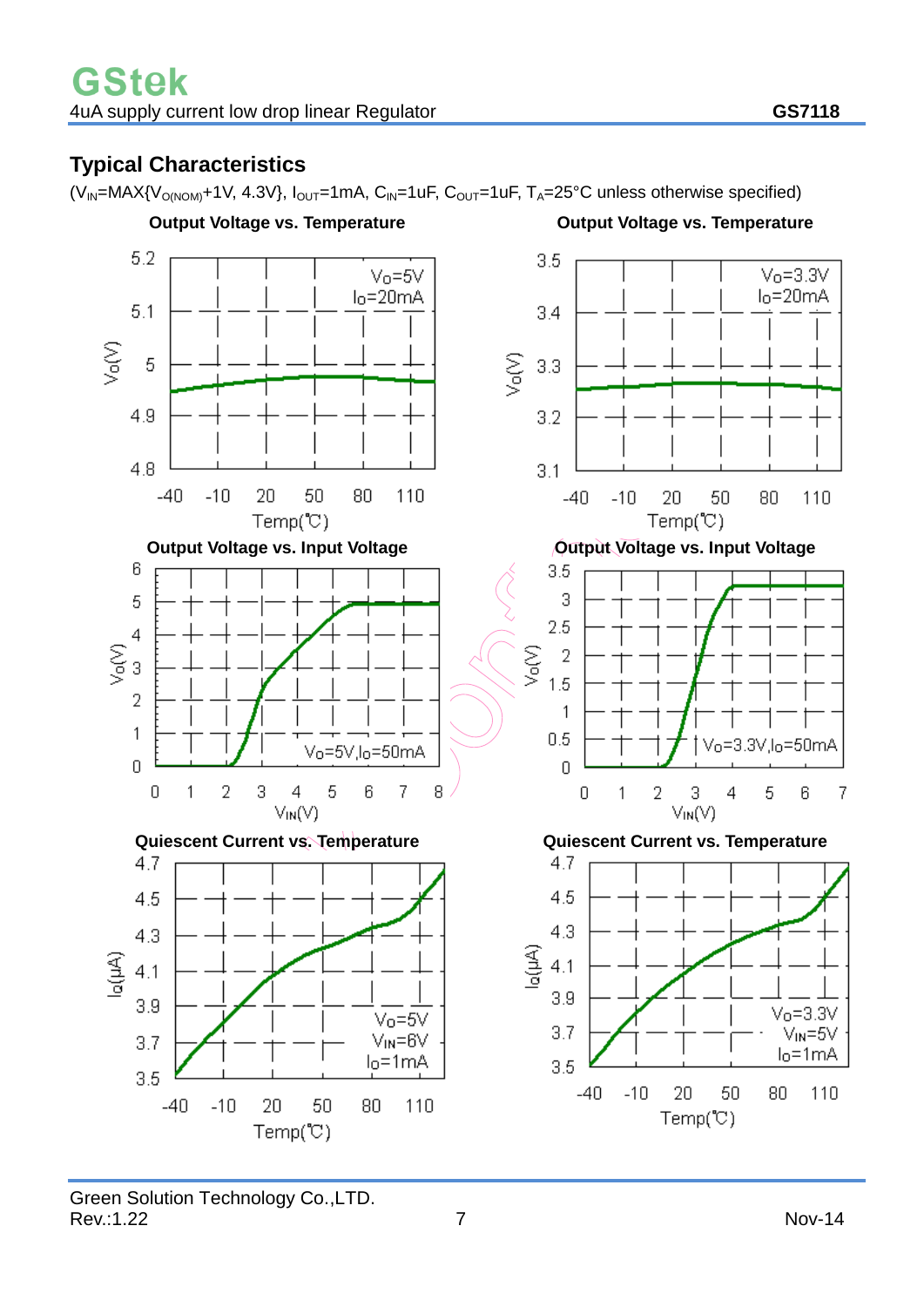

#### **Dropout Voltage vs. Output Current Dropout Voltage vs. Output Current**

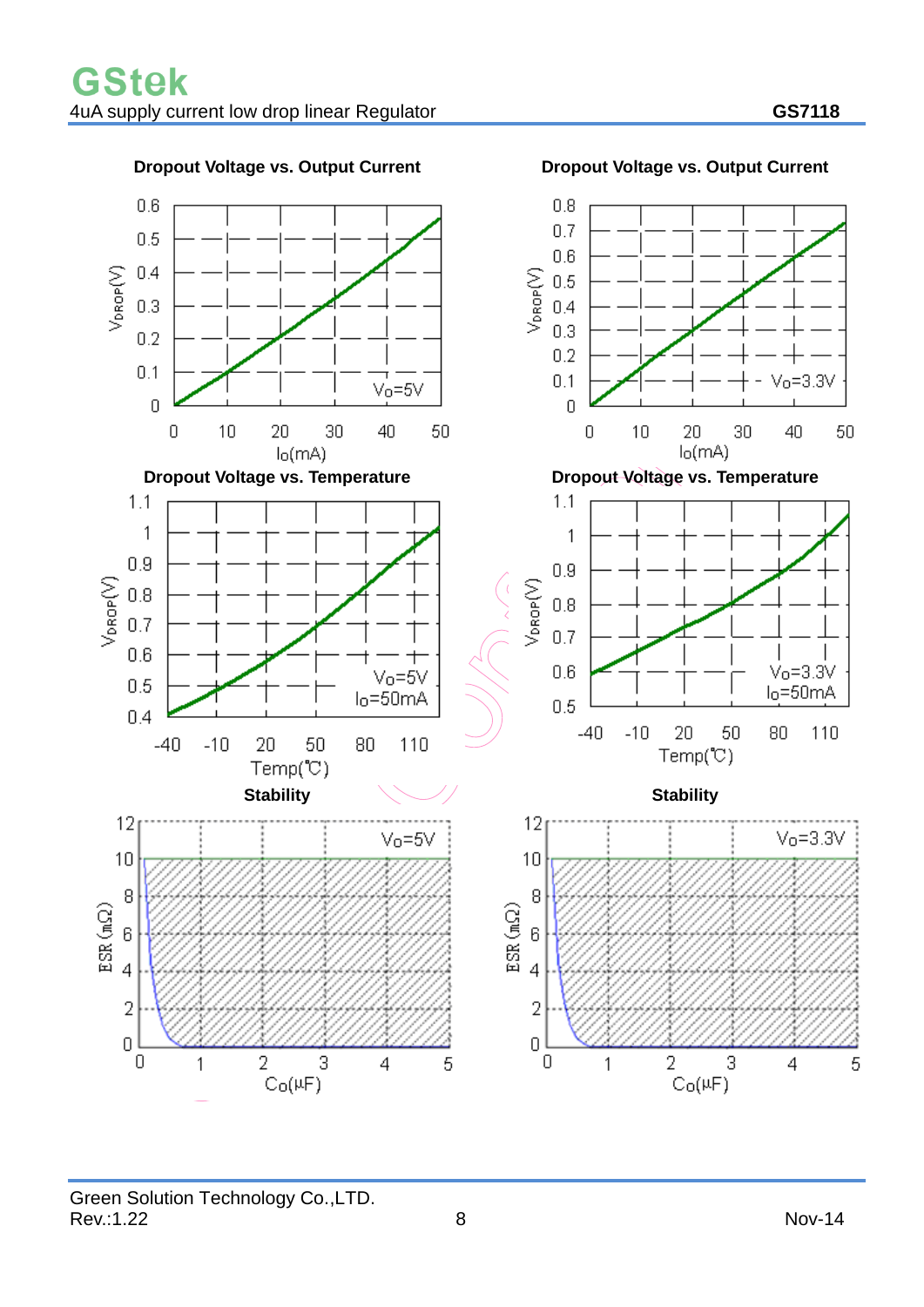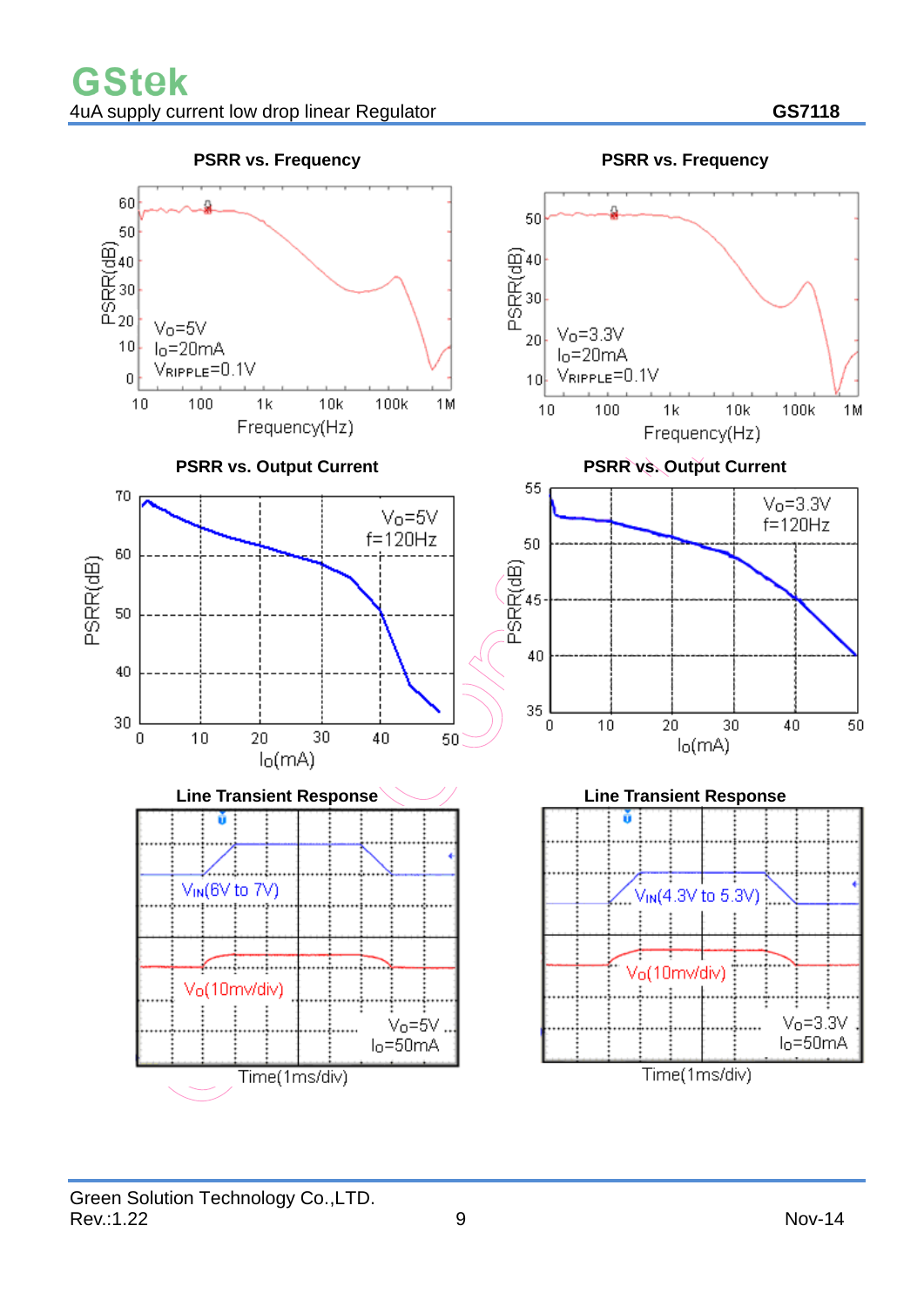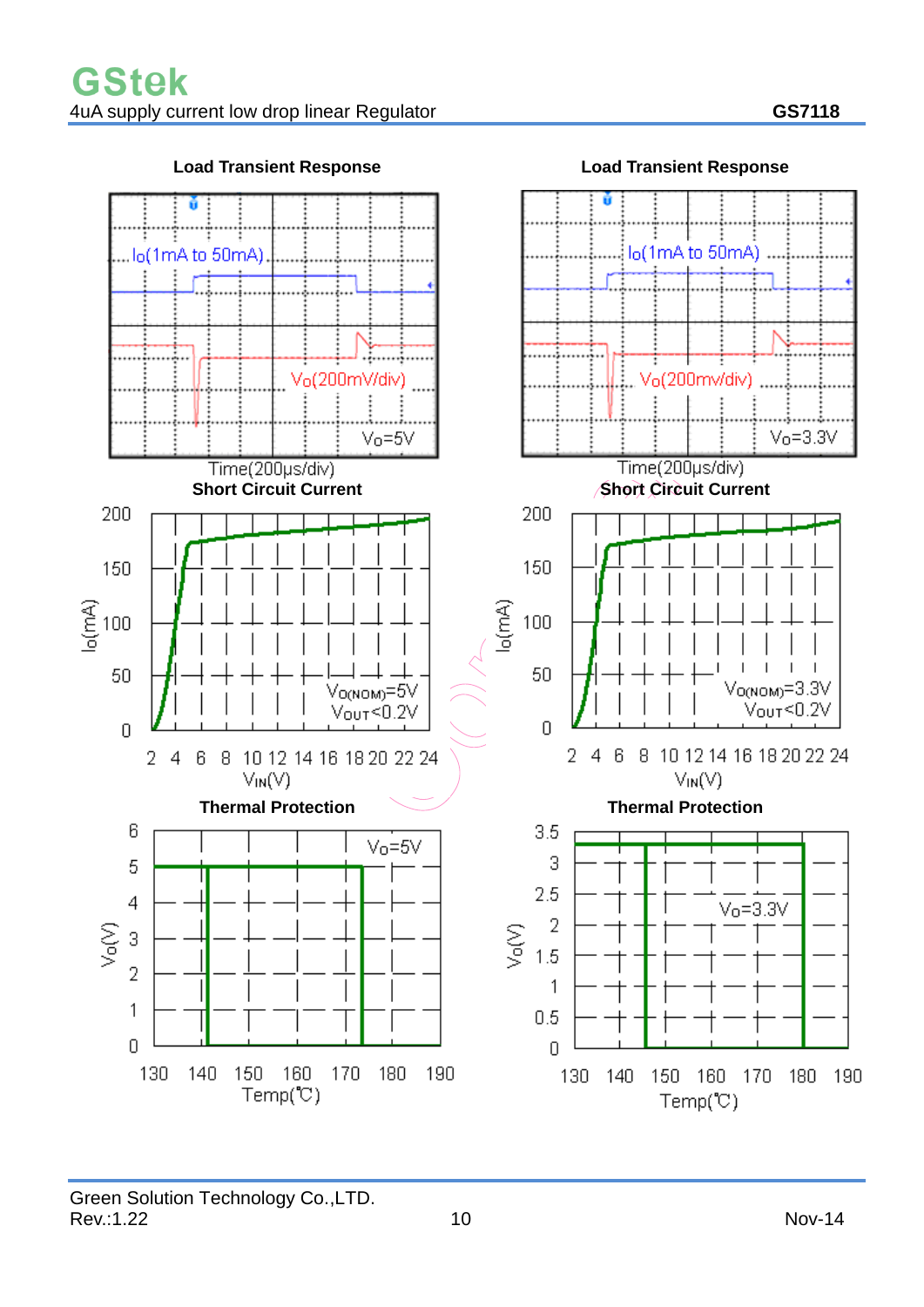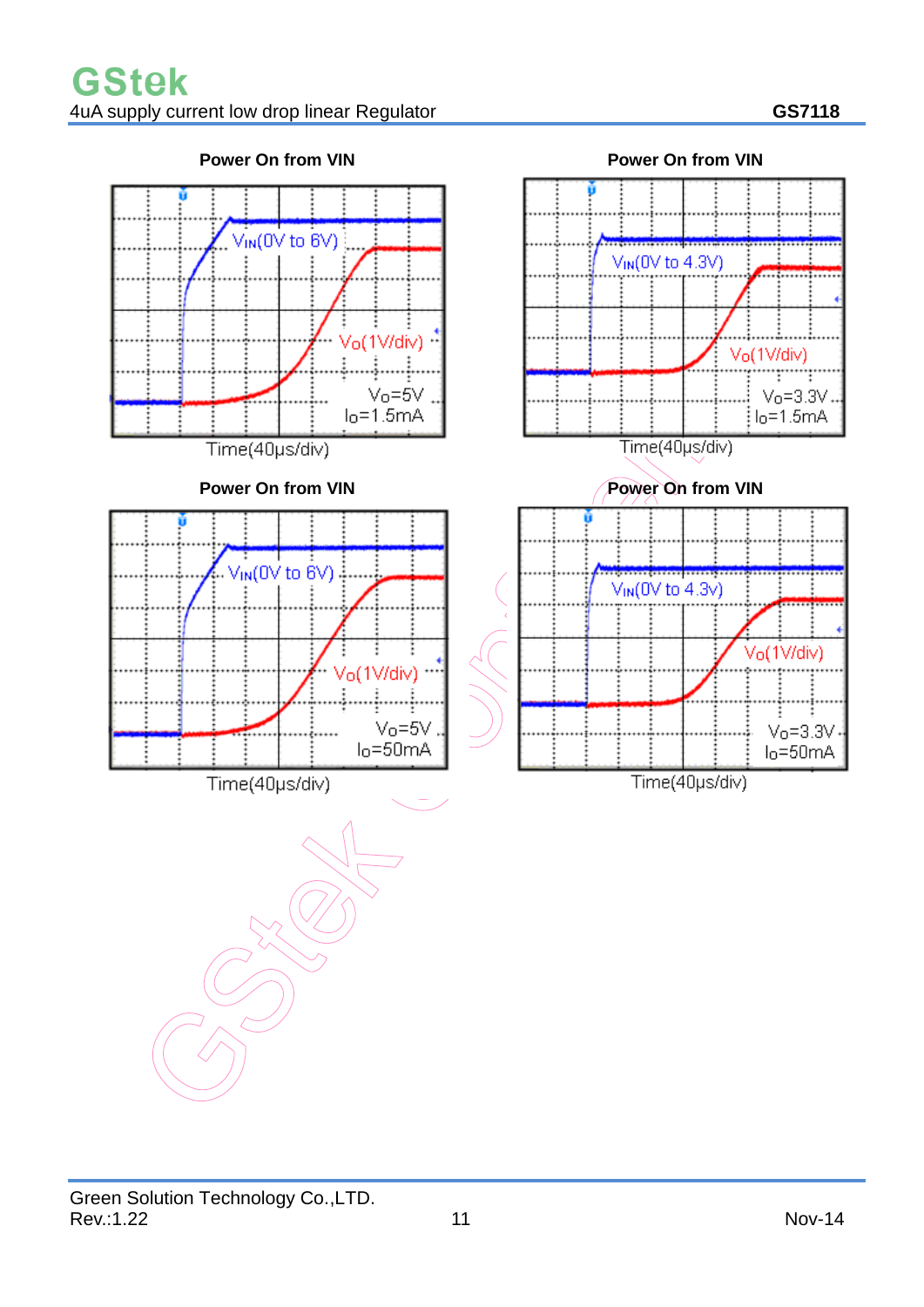# **Application Information**

#### **Thermal Considerations**

Although internal thermal limiting function is integrated in GS7118, continuously keeping the junction near the thermal shutdown temperature may possibly affect device reliability. For continuous operation, it is highly recommended to keep the junction temperature below the maximum operation junction temperature 125°C for maximum reliability. The power dissipation definition in device is:

 $P_D = (V_{IN} - V_{OUT}) \times I_{OUT} + V_{IN} \times I_{Q}$ 

The maximum power dissipation depends on the thermal resistance of IC package, PCB layout, the rate of surroundings airflow and temperature difference between junction to ambient. The maximum power dissipation can be calculated by following formula:

 $P_{D(MAX)} = (T_{J(MAX)} - T_A) / \theta_{JA}$ 

Where  $T_{J(MAX)}$  is the maximum operation junction temperature 125 $^{\circ}$ C, T<sub>A</sub> is the ambient temperature and the  $\theta_{JA}$  is the junction to ambient thermal resistance.

For recommended operating conditions specification of GS7118, where  $T_{J(MAX)}$  is the maximum junction temperature of the die (125°C) and  $T_A$  is the maximum ambient temperature. The junction to ambient thermal resistance (θ<sub>JA</sub> is layout dependent) for SOT-23-3 package is 250°C/W ,MSOT-23 package is 263°C/W and SOT-323 package is 333°C/W on standard JEDEC 51-3 thermal test board. The maximum power dissipation at  $T_A = 25^{\circ}$ C can be calculated by following formula:

 $P_{D(MAX)} = (125\degree C - 25\degree C)/250 = 400$ mW (SOT-23-3)

 $P_{D(MAX)} = (125\degree C - 25\degree C)/263 = 380$ mW (MSOT-23)  $P_{D(MAX)} = (125^{\circ}C - 25^{\circ}C)/333 = 300$  mW (SOT-353)  $P_{D(MAX)} = (125\degree C - 25\degree C)/250 = 400$  mW (TSOT-23-5)  $P_{D(MAX)} = (125^{\circ}C - 25^{\circ}C)/250 = 400mW$ (SOT-23-5)  $P_{D(MAX)} = (125^{\circ}C - 25^{\circ}C)/182 = 571^{\circ}mW$ (SOT-89-3)  $P_{D(MAX)} = (125^{\circ}C - 25^{\circ}C)/75 = 1333$ mW (PSOP-8)  $P_{D(MAX)} = (125\degree C - 25\degree C)/135 = 741 \text{mW}$ (SOT-223)  $P_{D(MAX)} = (125^{\circ}C - 25^{\circ}C)/68 = 1471 \text{mW}$ (TO-252)  $P_{D(MAX)} = (125°C - 25°C)/278 = 360mW$ 

(TDFN4-1x1.2)

The maximum power dissipation depends on operating ambient temperature or fixed  $T_{J(MAX)}$ and thermal resistance  $\theta_{JA}$ . For GS7118 packages, the Figure 4. of derating curves allows the designer to see the effect of rising ambient temperature on the maximum power allowed.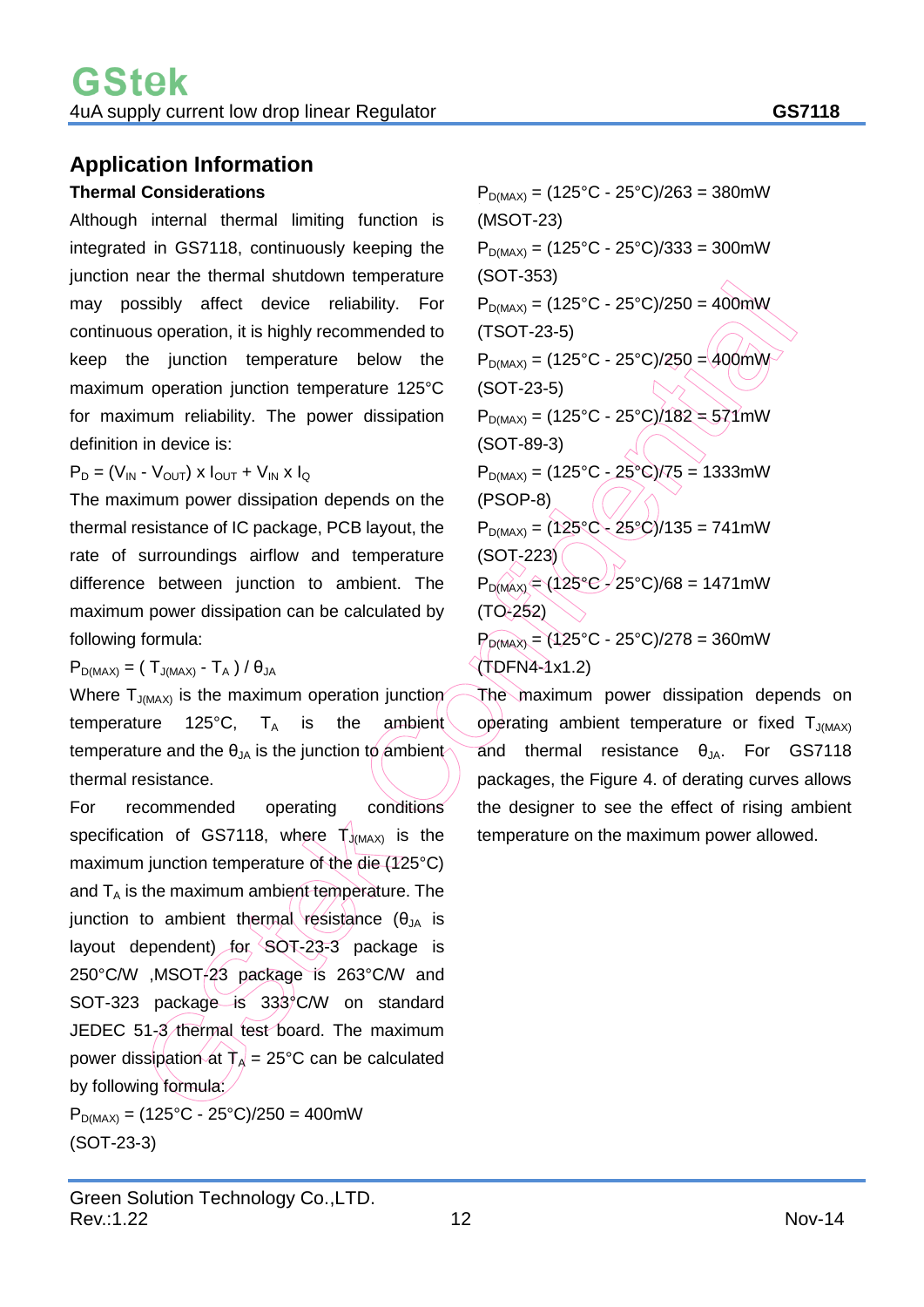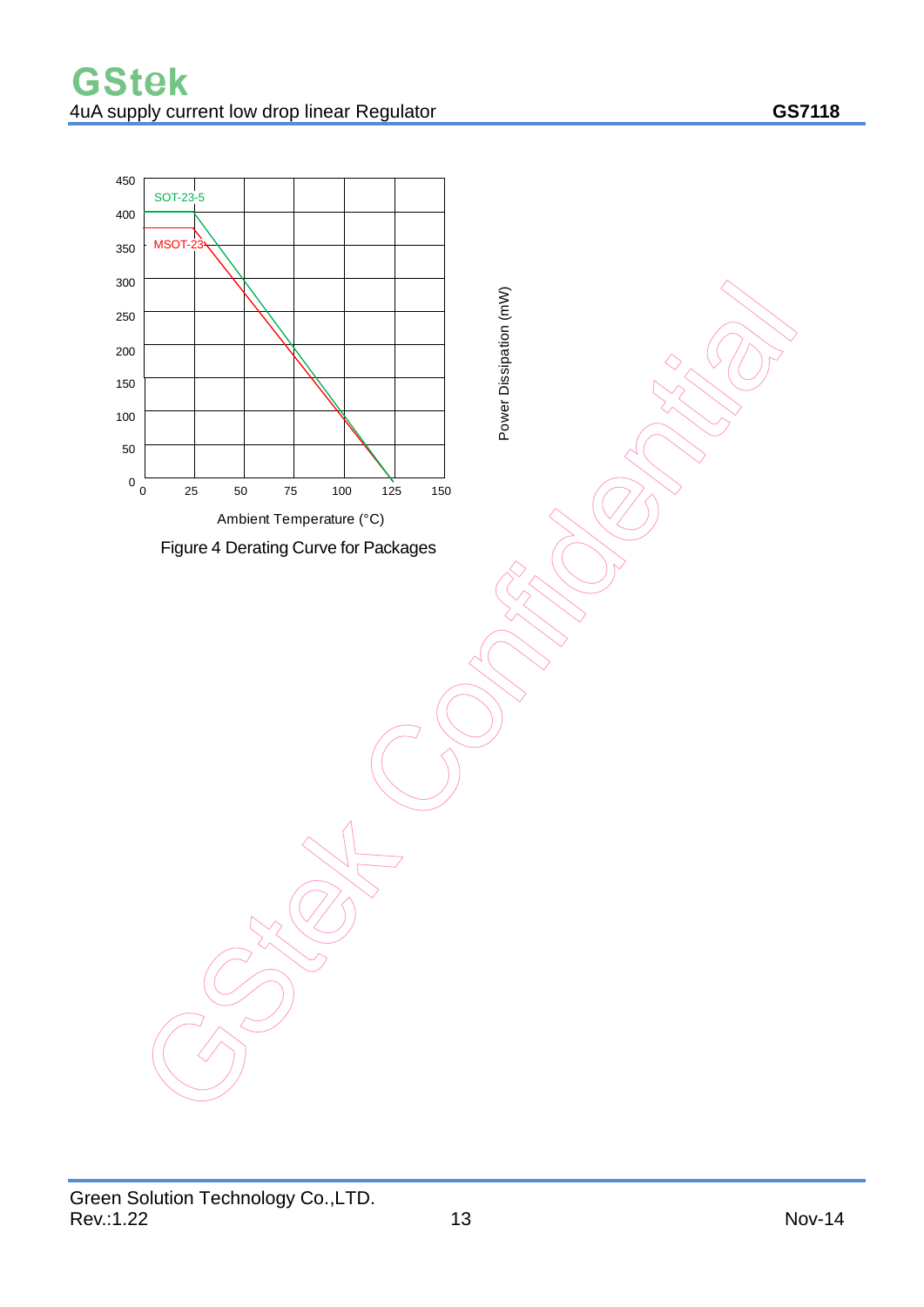### **Package Dimensions, SOT-23**



Note:

1.Min.: Minimum dimension specified.

2.Max.: Maximum dimension specified.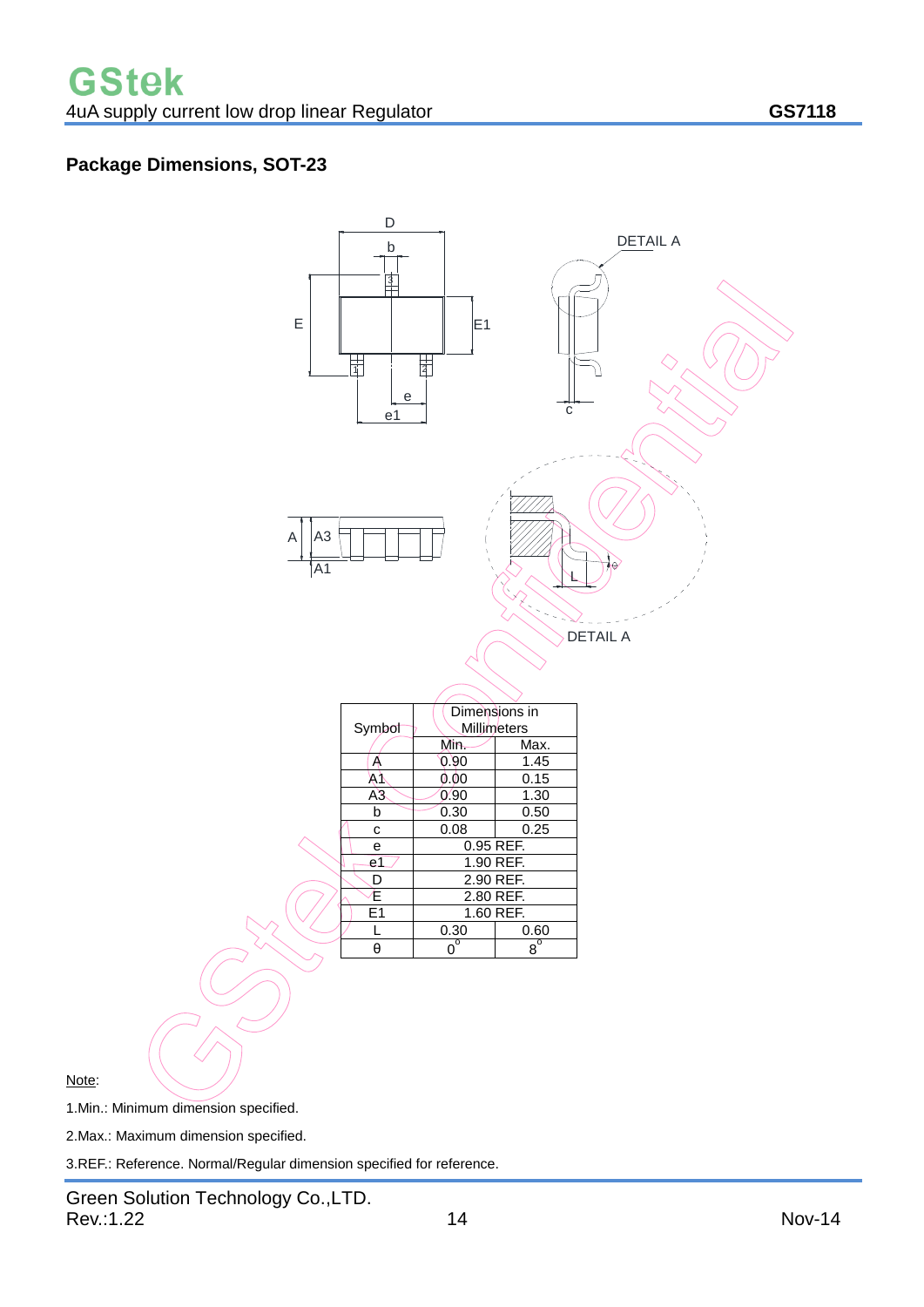### **Package Dimensions, MSOT-23**



Note:

1.Min.: Minimum dimension specified.

2.Max.: Maximum dimension specified.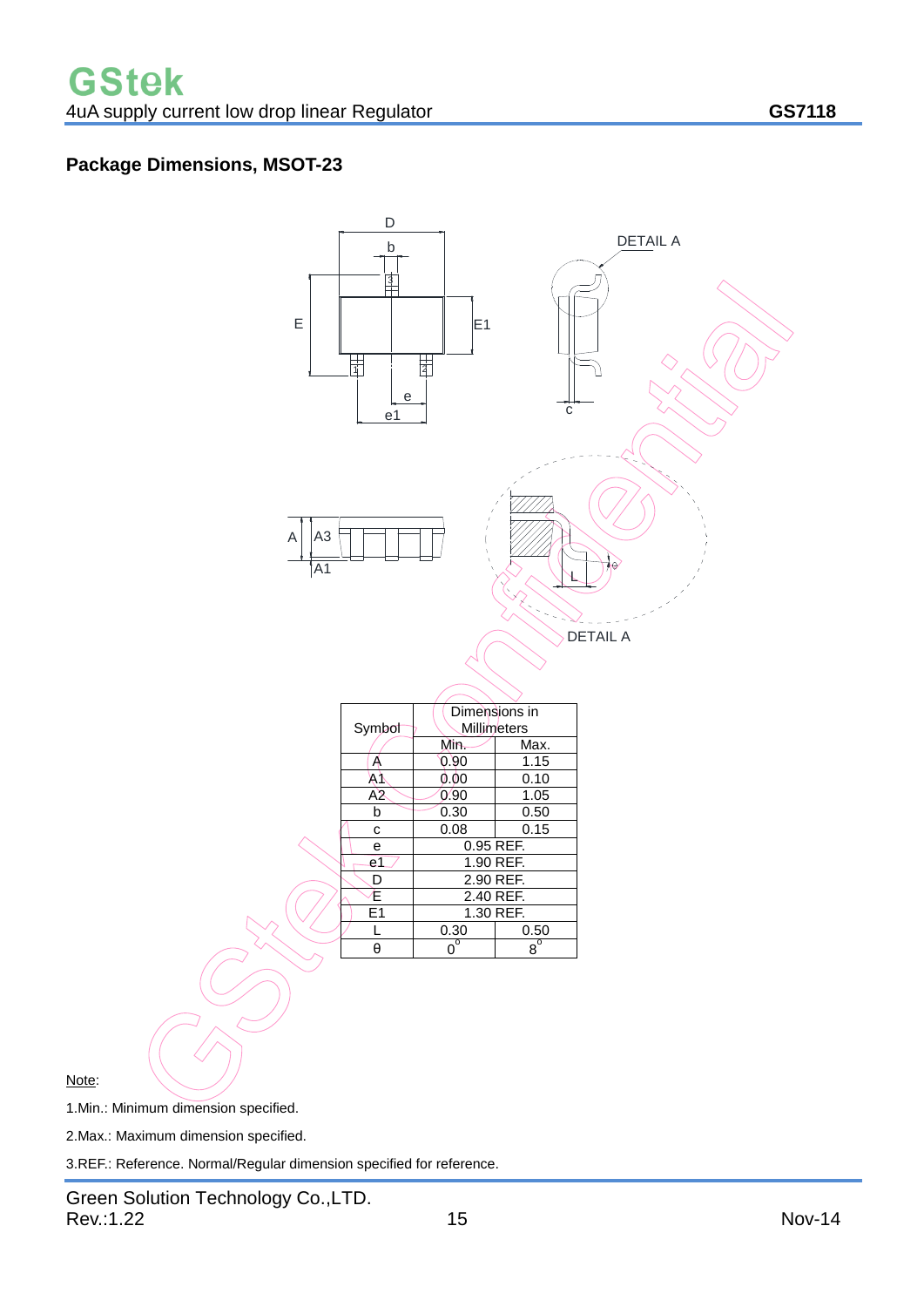### **Package Dimensions, SOT-353(SC-75)**



Note:

1.Min.: Minimum dimension specified.

2.Max.: Maximum dimension specified.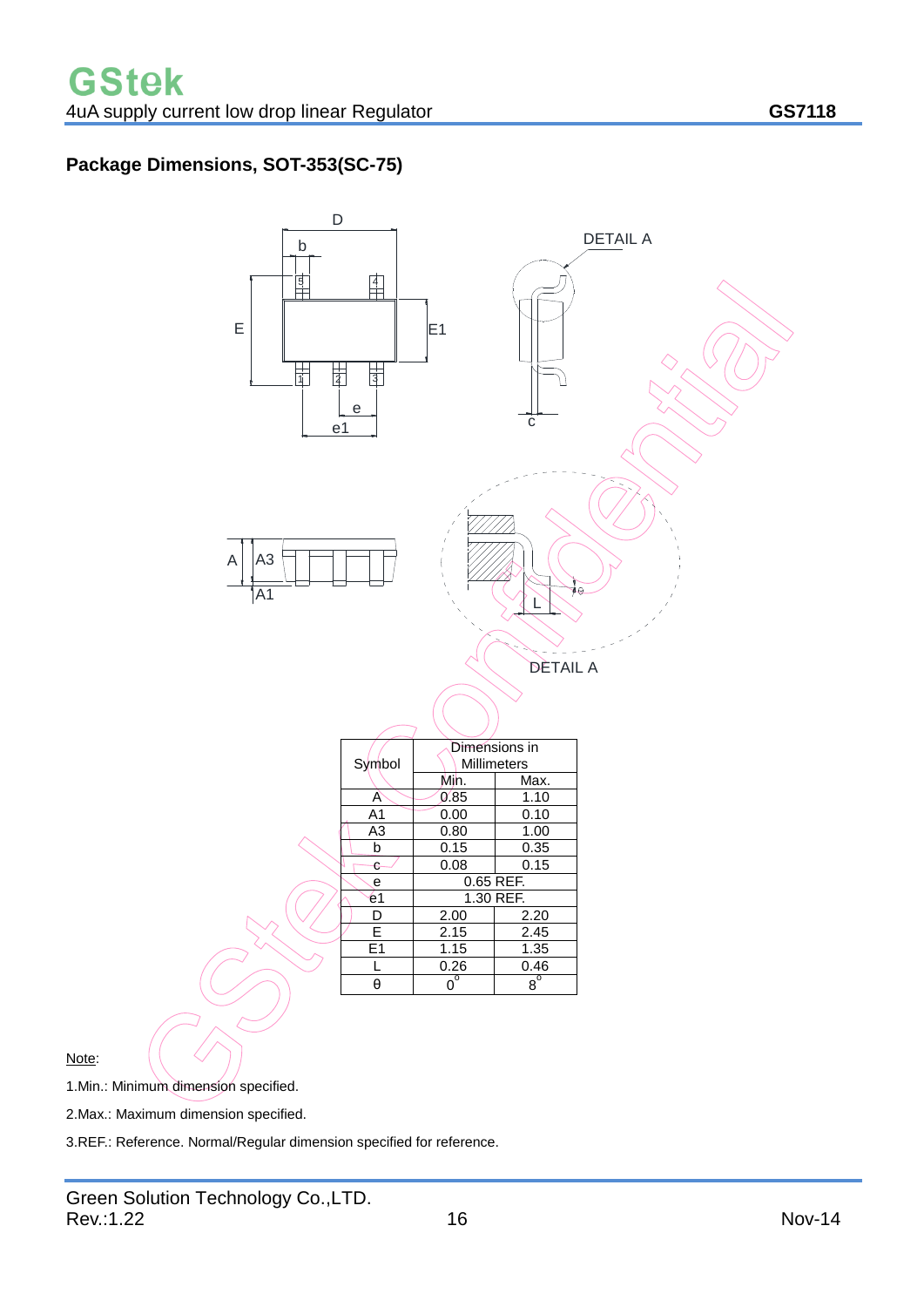### **Package Dimensions, SOT-23-5**



Note˙

1.Min.: Minimum dimension specified.

2.Max.: Maximum dimension specified.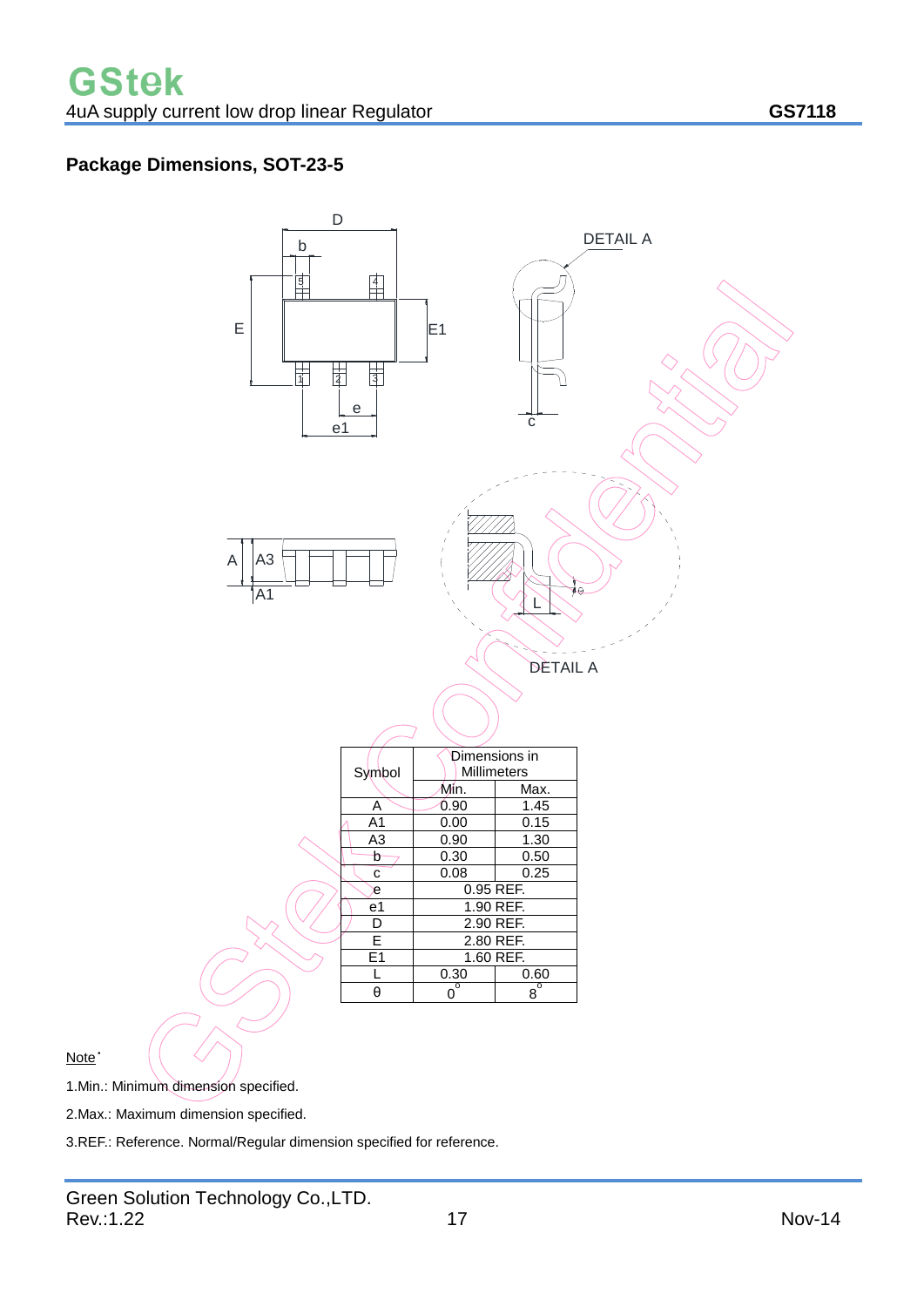### **Package Dimensions, TSOT-23-5**



Note˙

1.Min.: Minimum dimension specified.

2.Max.: Maximum dimension specified.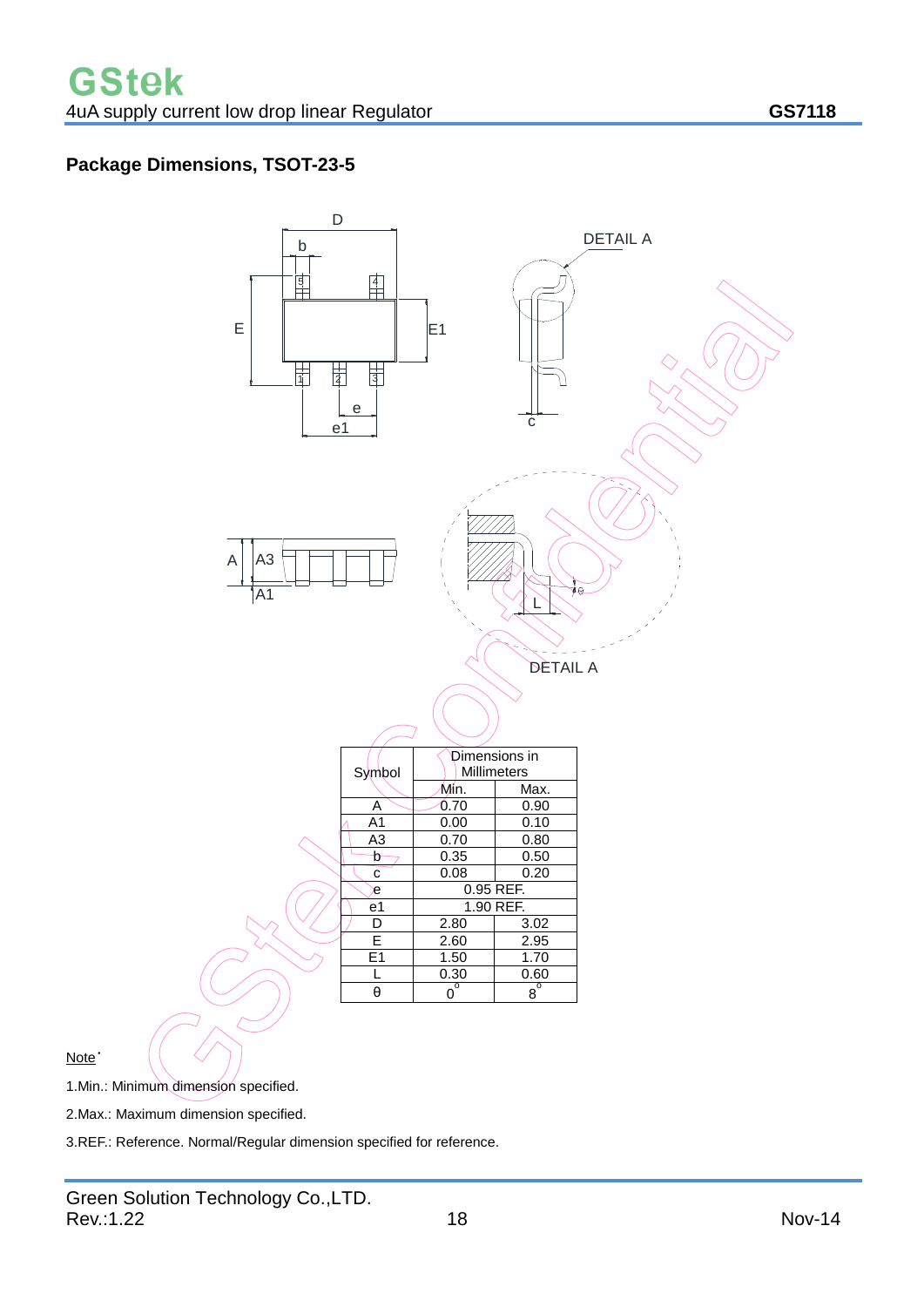### **Package Dimensions, SOT-89-3**



Note<sup>\*</sup>

1.Min.: Minimum dimension specified.

2.Max.: Maximum dimension specified.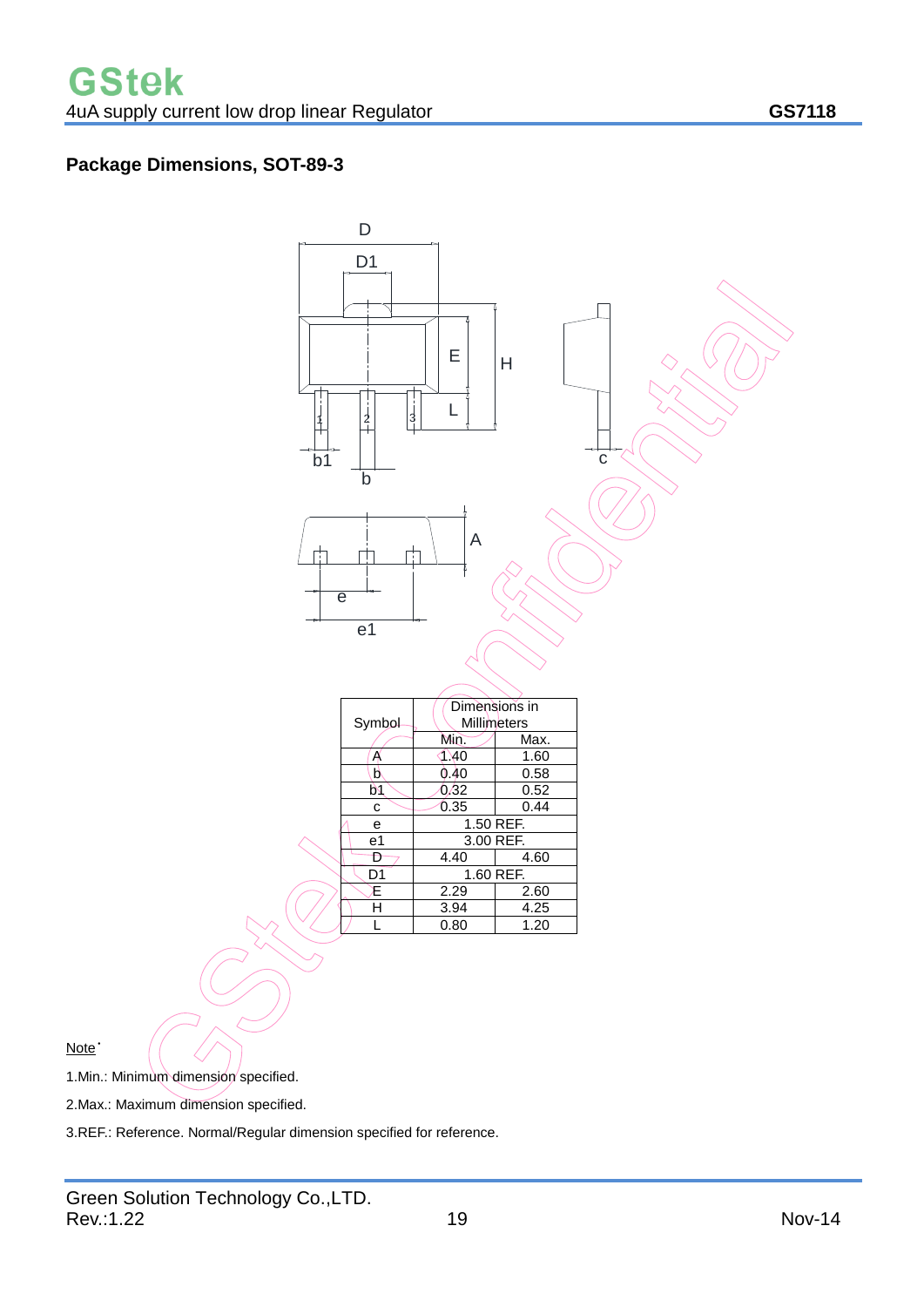### **Package Dimensions, PSOP-8(B)**



Note

1. Min.: Minimum dimension specified.

- 2. Max.: Maximum dimension specified.
- 3. REF.: Reference. Normal/Regular dimension specified for reference.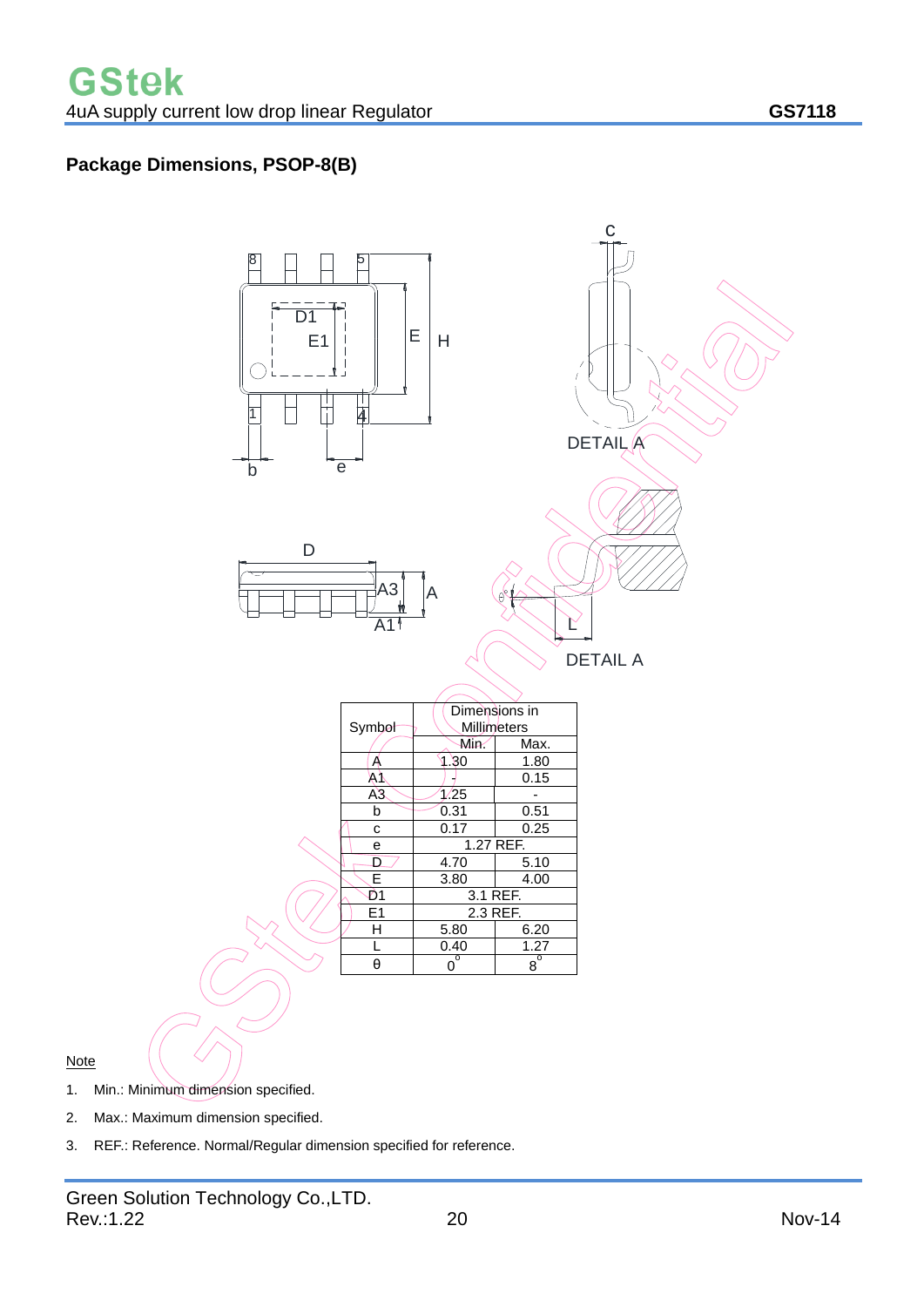### **Package Dimensions, SOT-223**



#### **Note**

- 1. Min.: Minimum dimension specified.
- 2. Max.: Maximum dimension specified.
- 3. REF.: Reference. Normal/Regular dimension specified for reference.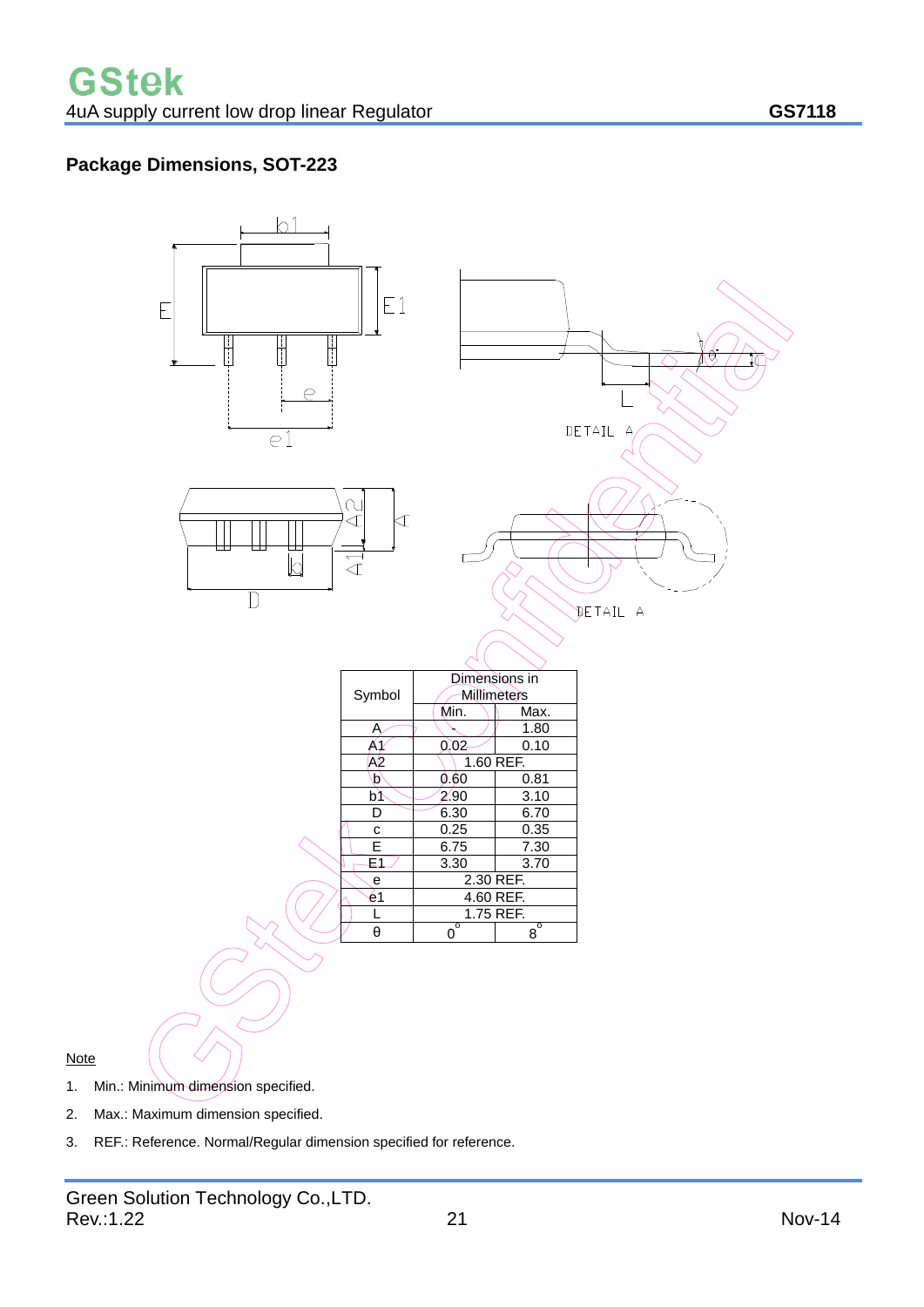### **Package Dimensions, TO-252**



#### **Note**

- 1. Min.: Minimum dimension specified.
- 2. Max.: Maximum dimension specified.
- 3. REF.: Reference. Normal/Regular dimension specified for reference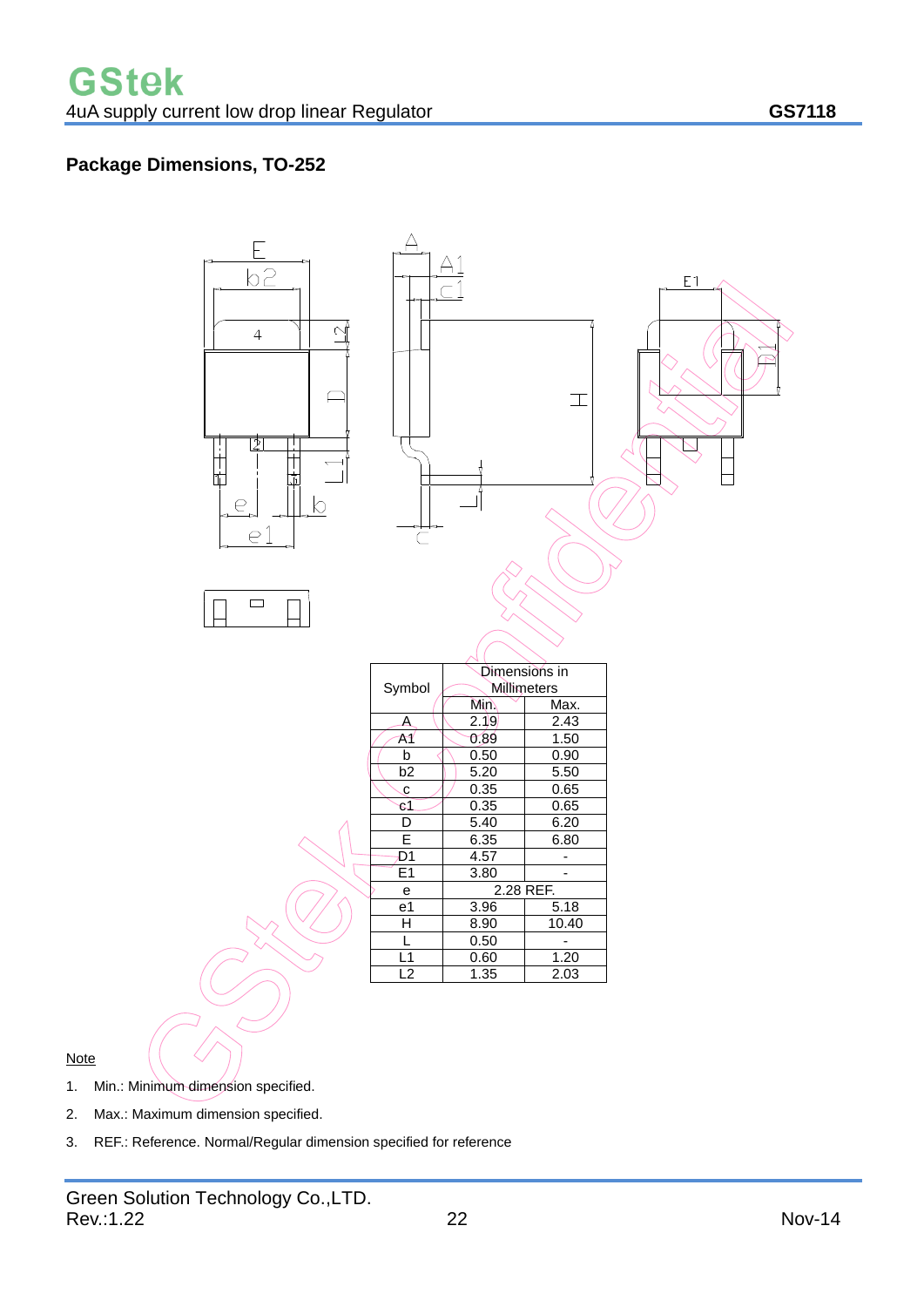### **Package Dimensions, TDFN4-1x1.2**



2. Max.: Maximum dimension specified.

**Note**